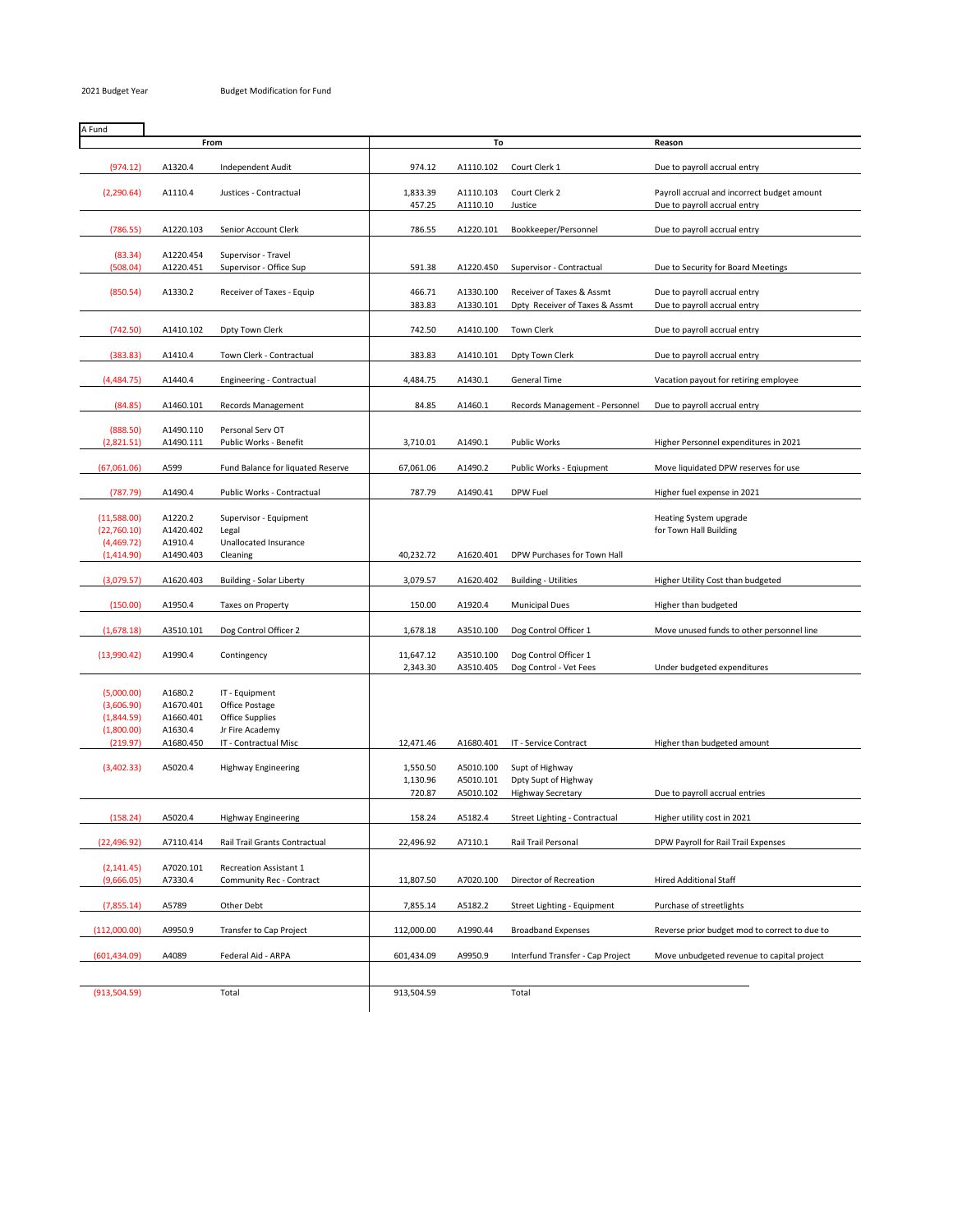| SS3 Fund       |            |                           |              |            |                                        |                                               |
|----------------|------------|---------------------------|--------------|------------|----------------------------------------|-----------------------------------------------|
|                |            | From                      |              | To         |                                        | Reason                                        |
| (57.46)        | SS3 8110.4 | Admin - Contractual       |              |            |                                        |                                               |
| (1,079.05)     | SS3 8120.1 | Sewer - Personal Serv     |              |            |                                        |                                               |
| (17.00)        | SS3 8120.2 | Capital Improvement       |              |            |                                        |                                               |
| (1,751.46)     | SS3 8120.4 | Sewer - Contractual       |              |            |                                        |                                               |
| (70.54)        | SS3 9030.8 | Social Security           |              |            |                                        |                                               |
| (21.66)        | SS3 9089.8 | Medicare                  |              |            |                                        |                                               |
| (11, 120.89)   | SS3 599    | Fund Balance              |              |            |                                        |                                               |
|                |            |                           | 14,118.06    | SS3 8130.4 | Treatment/Disposal                     | under budgeted Disposal exp                   |
| (14, 118.06)   |            | Total                     | 14,118.06    |            | Total                                  |                                               |
|                |            |                           |              |            |                                        |                                               |
| SL1 Fund       |            |                           |              |            |                                        |                                               |
|                |            | From                      |              | To         |                                        | Reason                                        |
| (7, 564.21)    | SL1-5789   | Other Debt                | 7,564.21     | SL1-5182.2 | Street Lighting - Equipment            | Purchase of street lights                     |
|                |            |                           |              |            |                                        |                                               |
| SL2 Fund       |            |                           |              |            |                                        |                                               |
|                | From       |                           |              | To         |                                        | Reason                                        |
| (6,691.41)     | SL2-5789   | Other Debt                | 6,691.41     |            | SL2-5182.2 Street Lighting - Equipment | Purchase of street lights                     |
| SL3 Fund       |            |                           |              |            |                                        |                                               |
|                | From       |                           |              | To         |                                        | Reason                                        |
|                |            |                           |              |            |                                        |                                               |
| (3,200.24)     | SL3-5789   | Other Debt                | 3,200.24     |            | SL3-5182.2 Street Lighting - Equipment | Purchase of street lights                     |
|                |            |                           |              |            |                                        |                                               |
| SS8 Fund       |            |                           |              |            |                                        |                                               |
|                |            | From                      | To           |            |                                        | Reason                                        |
|                |            |                           |              |            |                                        |                                               |
| (11, 135.00)   | SS8 8110.4 | Admin Contractual         |              |            |                                        |                                               |
| (2, 183.46)    | SS8 8120.4 | Sanitary Sewer Contract   | 13,318.46    | SS8 8130.4 | Sanitary Sewer Contractual             | Due to emergency repairs at treatment plant   |
|                |            |                           |              |            |                                        |                                               |
| (624,000.00)   | SS8 599    | <b>Fund Balance</b>       | 624,000.00   | SS8 9950.9 | Transfer to Capital Project            | Showing fund balance to capital project       |
|                |            |                           |              |            |                                        |                                               |
| (637, 318.46)  |            | Total                     | 637,318.46   |            | Total                                  |                                               |
|                |            |                           |              |            |                                        |                                               |
|                |            |                           |              |            |                                        |                                               |
| SW7 Fund       |            |                           |              |            |                                        |                                               |
|                |            | From                      |              | To         |                                        | Reason                                        |
|                |            |                           |              |            |                                        |                                               |
| (2,580.93)     | SW7 8320.4 | Source of Supply Contract | 2,580.93     |            | SW7 8340.4 Trans/Distr - Contractual   | Underbudgeted expense                         |
|                |            |                           |              |            |                                        |                                               |
| (2,580.93)     |            | Total                     | 2,580.93     |            | Total                                  |                                               |
|                |            |                           |              |            |                                        |                                               |
|                |            |                           |              |            |                                        |                                               |
| SW8 Fund       |            |                           |              |            |                                        |                                               |
|                | From       |                           |              | To         |                                        | Reason                                        |
|                |            |                           |              |            |                                        |                                               |
| (1,090,000.00) | SW8 599    | Fund Balance              | 1,090,000.00 |            | SW8 9950.9 Transfer to Capital Project | Showing fund balance to capital project       |
|                |            |                           |              |            |                                        |                                               |
| <b>B</b> Fund  |            |                           |              |            |                                        |                                               |
|                | From       |                           |              | To         |                                        | Reason                                        |
|                |            |                           |              |            |                                        | Did not pay 2019 and 2020 chairperson stipend |
| (1,000.00)     | B8010.434  | <b>ZBA Training</b>       | 1,000.00     | B8010.421  | Zoning - ZBA Chairperson               | until 2021                                    |
|                |            |                           |              |            |                                        |                                               |
| (4,930.94)     | B3620.406  | Accela Software Annual    | 4,930.94     | B1430.1    | Personal Services                      | Heath Ins and Vacation Buyout over budget     |
|                |            |                           |              |            |                                        |                                               |
| (743.38)       | B1990.4    | Contingency               | 743.38       | B3620.106  | <b>Keyboard Specialist</b>             | Due to payroll accrual entry                  |
|                |            |                           |              |            |                                        |                                               |
| (1,006.56)     | B3620.201  | Code Enforcement Equip    | 1,006.56     | B3620.101  | Code Enforcement Oficer 1              | Due to payroll accrual entry                  |
|                |            |                           |              |            |                                        |                                               |
| (1,053.12)     | B3620.405  | Car Maintenance           | 1,053.12     | B3620.102  | Code Enforcement Officer 2             | Due to payroll accrual entry                  |
|                |            |                           |              |            |                                        |                                               |
| (1,341.29)     | B8020.401  | Planning Contractual      | 1,341.29     | B8020.101  | Planning Director                      | Due to payroll accrual entry                  |
|                |            |                           |              |            |                                        |                                               |
|                |            |                           |              |            |                                        |                                               |
| (10,075.29)    |            | Total                     | 10,075.29    |            | Total                                  |                                               |